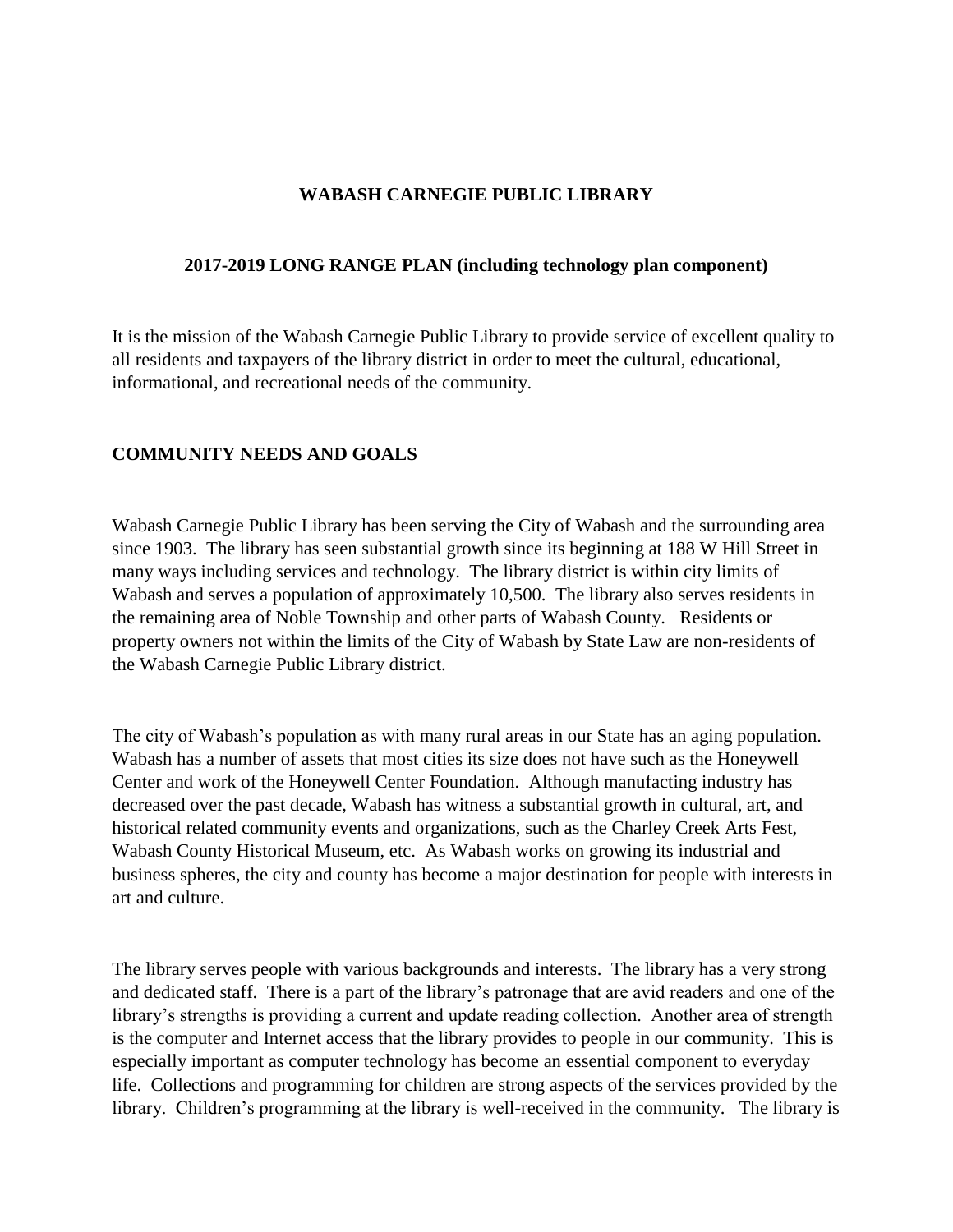also making strides in reaching out to the community and being a proactive partner with other entities. As mentioned before, Wabash has outstanding cultural and art ties that the library needs to continue to engage and partner with.

The main challenges the library faces are a critical need for additional space in some form and the continued advancement of technology. Space is greatly needed for additional office space, adding more shelving for the library collection, more user-friendly space for teens, and a community type room. Additional space is important element or factor in growing library services. The other main challenge is technology. Technology continues to change and advance. While the library might not be at the forefront of those changes, it is crucial that the library knows about them and adapts to its best ability so new technology is being used to enhance library services for customers effectively.

The challenge of the library is continue how to keep us relevant in people's lives. We want this to be a destination for residents and visitors in our community. As our adult programming theme states, Wabash Carnegie Public Library is "Where your Imagination meets Knowledge." The library wants to be an active resource to our community. The long-range plan works to continue the excellent service already provided, be a destination, and identify areas of growth in our relevancy for our customers.

## **Library Board**

The Wabash Carnegie Public Library is governed by Library Board of Trustees. The Library Board is composed of seven (7) members. The Board members are appointed as follows: two (2 ) by School Board, Wabash City Schools; one (1) by School Board, Metropolitan School District of Wabash County; one (1) by Wabash County Commissioners; one (1) by Wabash City Mayor; (1) one by Wabash City Council; and one (1) by Wabash County Council.

#### **Library Staff**

The Wabash Carnegie Public Library has 10 full time staff plus 9 part-time staff. The number of part-time staff can vary depending on needs in regards to Student Assistants.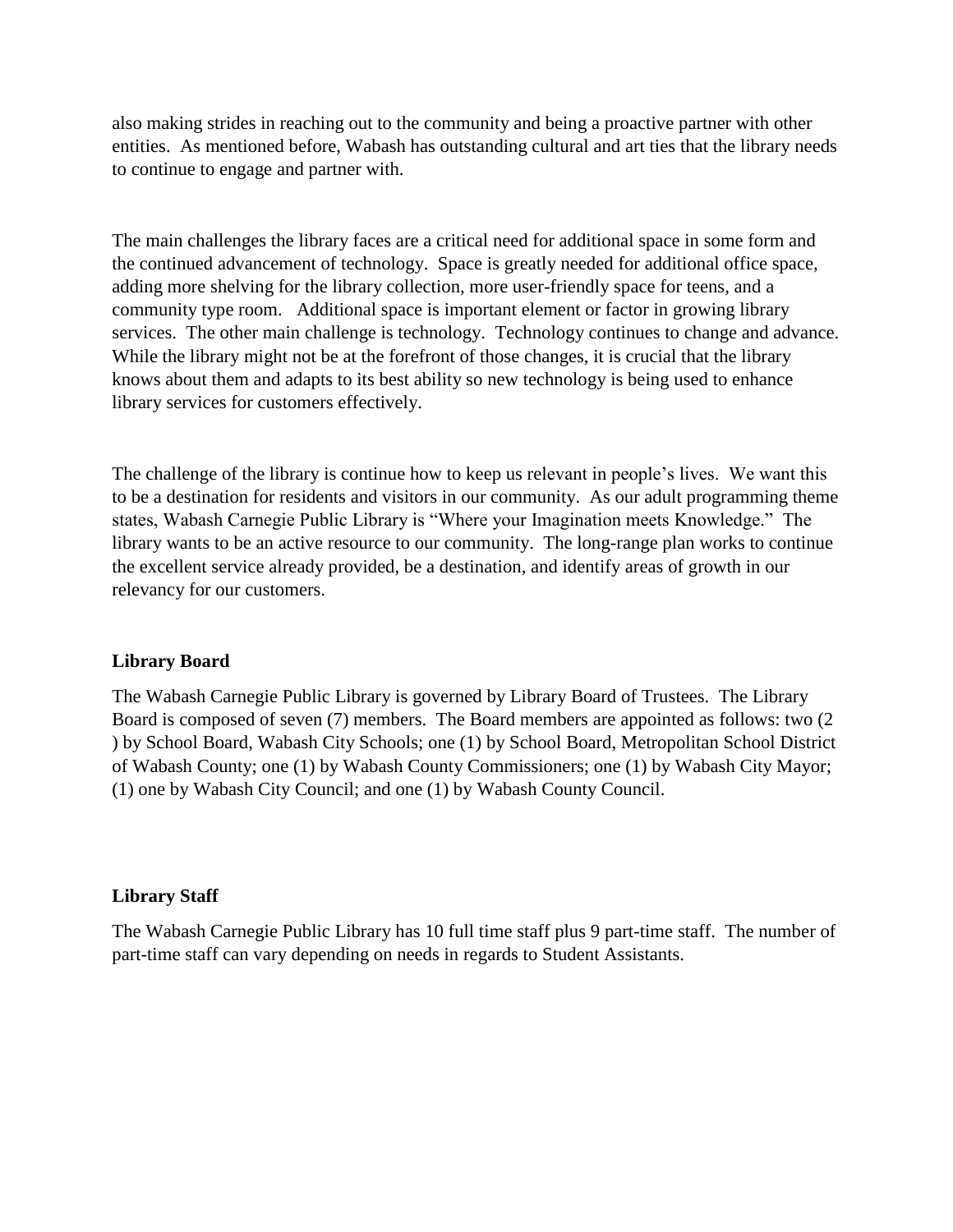# **Description of Library Building**

Name: Wabash Carnegie Public Library

Constructed: 1903 with addition in 1972

Space occupied: 13,500 ft.

Location: 188 W Hill Street, Wabash IN 46992

Technology available: 3 Wireless hubs, 19 public computers system wide, 1 fax machine, 2 copiers with one that serves as scanner

## **PURPOSE**

The purpose of this long range plan is to advance the mission of the library over the next 3 years (2017-2019).

# **OPERATIONAL STANDARDS**

**1. PERSONNEL**: To provide courteous and efficient service through an adequate number of competent and well-trained staff.

**2. ACCESS**: To locate all library materials, information, and services in a convenient location so they are easily accessible to the public.

**3. COLLECTIONS**: To provide a workable collection of standard works of permanent value, special collections of local interest, and popular materials of contemporary significance, in a variety of formats.

**4. INFORMATION SERVICES**: To provide convenient access to accurate and useful information of current and historical interest.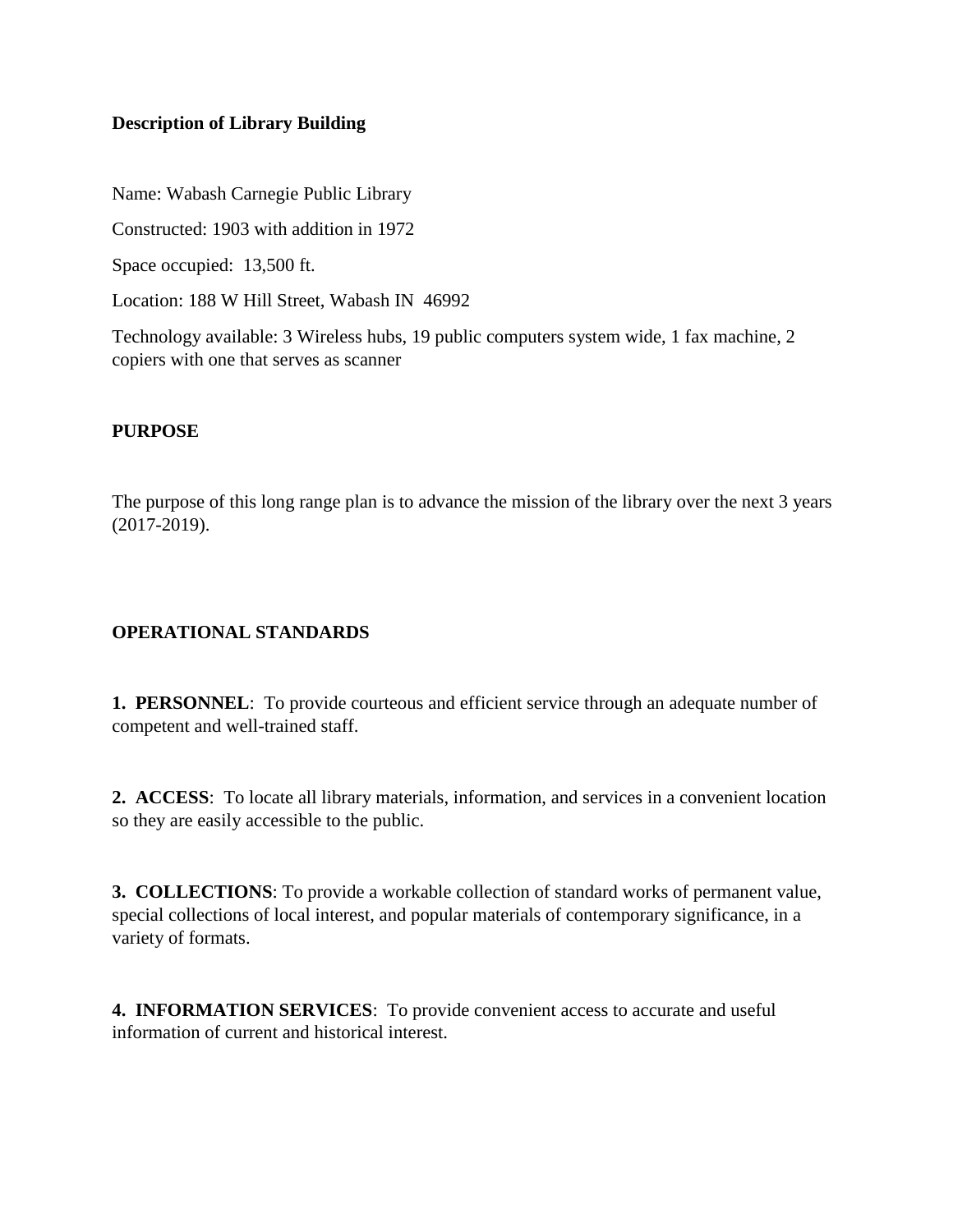**5. ADULT PROGRAMS**: To attract adults to the library through public programs and special events.

**6. YOUTH SERVICES**: To provide stimulating materials, programs, and services that will foster life-long learning in children and young adults.

**7. PUBLIC RELATIONS**: To foster a broad base of community support for the library.

**8. FACILITY & EQUIPMENT**: To provide an attractive, functional, and accessible facility to meet the community's library service needs.

**9. ADMINISTRATION & GOVERNANCE:** To effectively manage the library's resources to achieve the highest quality of public library service within given funding limitations.

**4 Goals to assist maintaining and enhancing these Operational Standards over the next three years (2017 to 2019).**

## **Goal #1**

Customers of Wabash Carnegie Public Library will see increased use of technology to meet monetary transactional and information needs.

## *Objective #1*

Circulation and transactional processes for customers to be more in line with technology capabilities today.

Strategy #1 Adopt credit card/debit card/electronic related capabilities for customers for fees, prints, copies etc.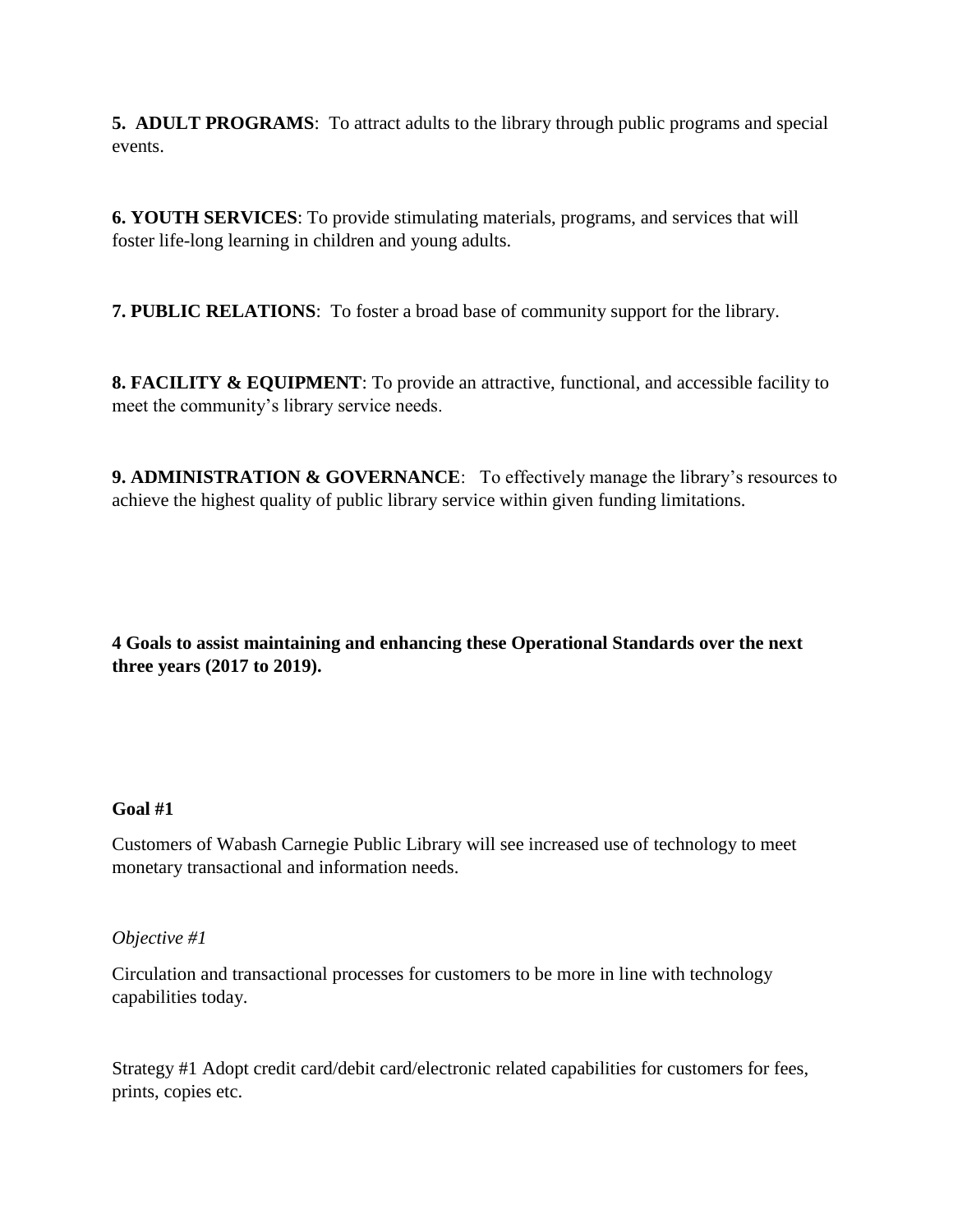Strategy #2 Learn what the other libraries are doing technology wise with these services through conferences and networking that might enhance what is offered to our customers.

*Resources Required* Staff time System for credit card/debit card/electronic capabilities Banking assistance in some form Training

# *Evaluation*

# use of credit card/debit per transaction Change per year Increase %

*Objective #2* 

Improve technological process, library wise, as much as can be; such as, adding wireless printing.

Strategy #1 Identify 2 or 3 major technology related needs from customers by survey to complete in next 2 to 3 years.

Strategy #2 Provide needed training for staff in order to reach these customer's needs.

*Resources Required*

Staff time

Survey

**Training** 

*Evaluation*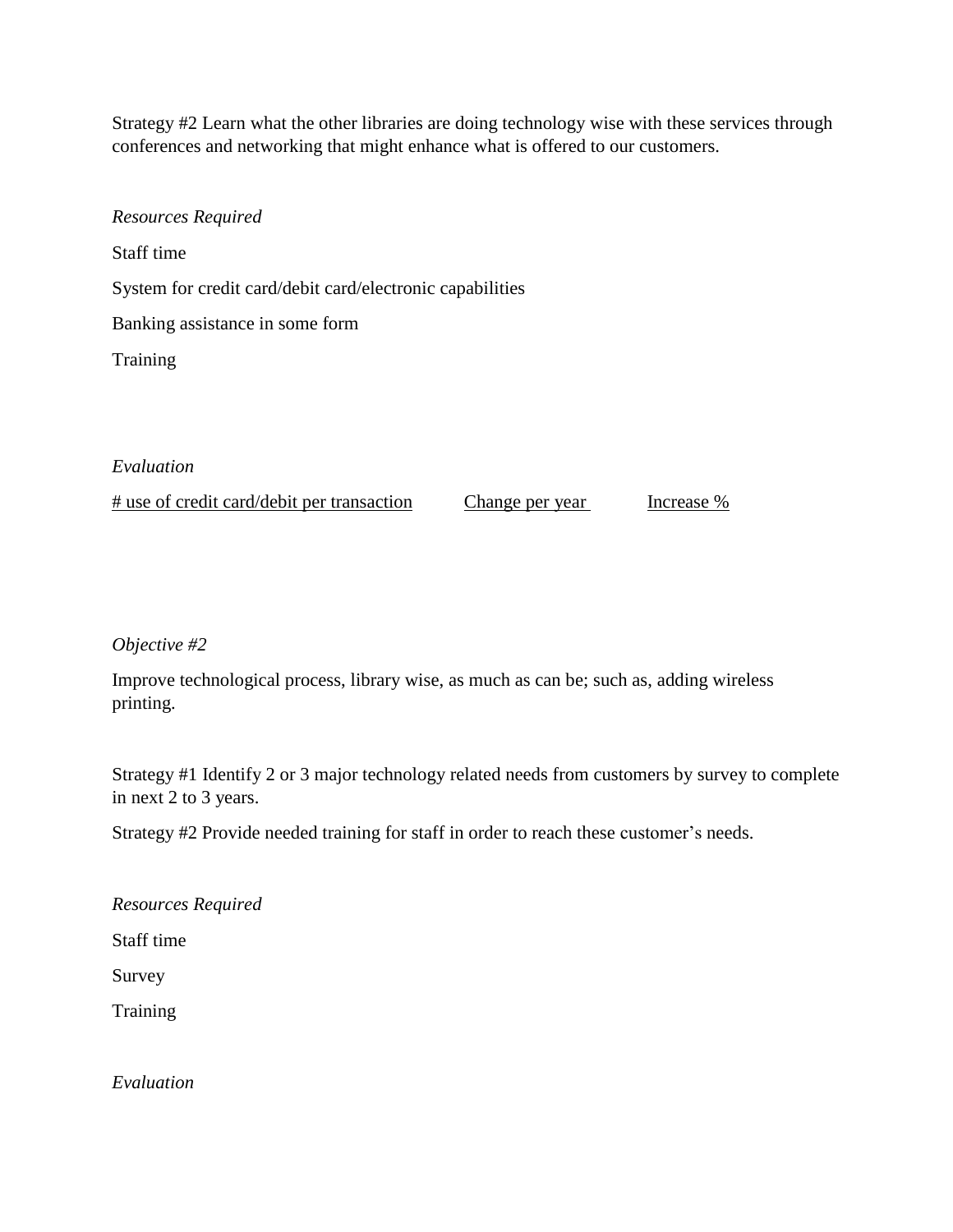## **Goal #2**

Customers of Wabash Carnegie Public Library will become more aware of the library; also, library resources will become more relevant to them.

## *Objective #1*

Increase both circulation and program attendance by 3% each year (combined).

Strategy #1 Utilize new web page to gain more interest.

Strategy #2 Increase advertising of library resources and services by 5% each year.

Strategy #3 Continue programming that the library does for all ages.

*Resources required*

New web site

Advertising funds

*Evaluation*

 $\frac{\text{# number of attendance/visits}}{\text{# Circulation transactions}}$  Change per year Increase %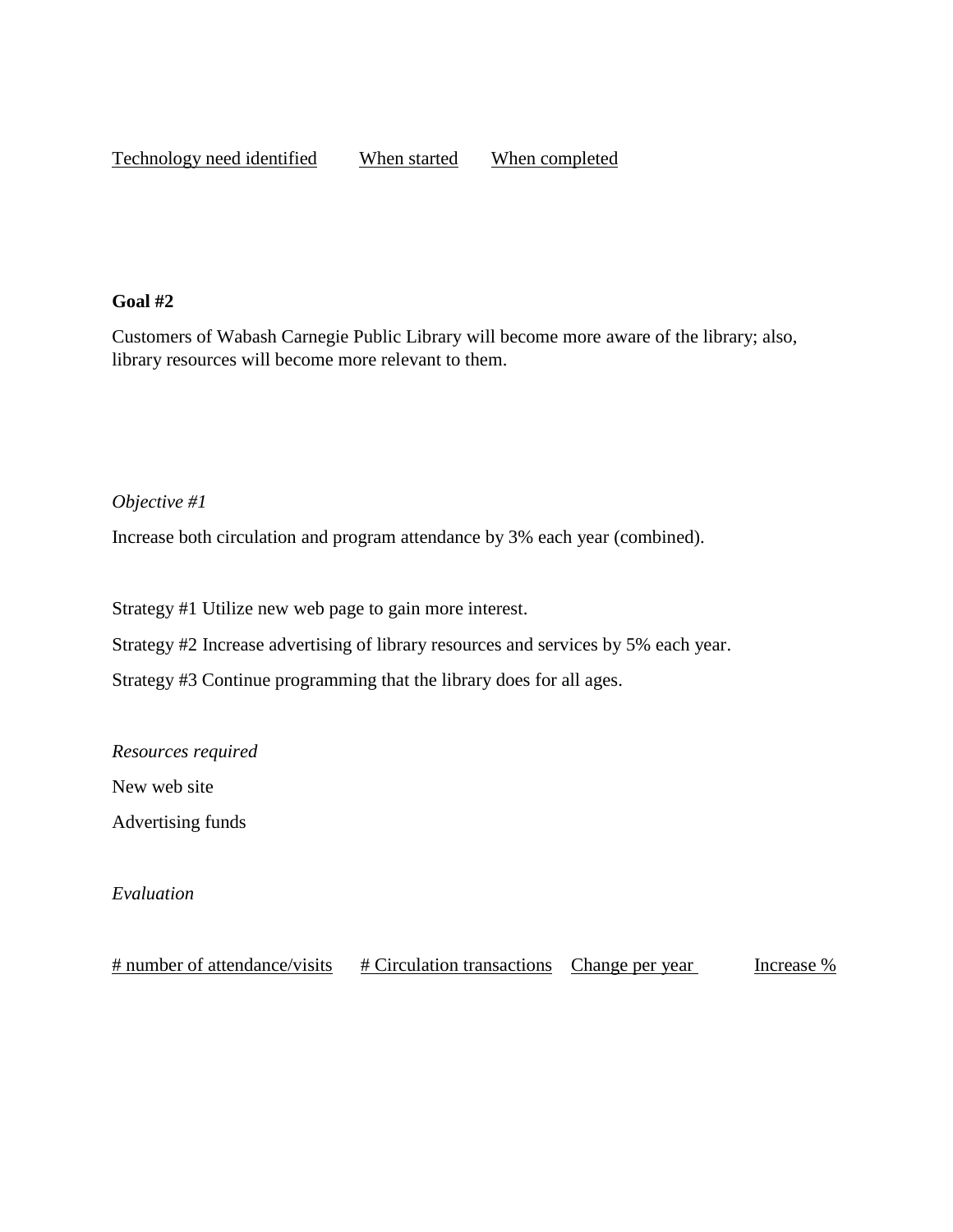## *Objective #2*

Create job responsibilities or position that manages the role of marketing, social media, adult programming, outreach to community, etc. to help attract customers.

Strategy #1 Define position of such nature in regards to overall responsibilities.

Strategy #2 Define how new position would fit within the organitional chart.

*Resources required* Staff time Job descriptions and defining

Evaluation

\*Utilize same evaluation as in Objective #1 of Goal #2.

# **Goal #3**

Increase use of additional space that will help to enhance library services and resources to customers.

## *Objective #1*

Determine ways of creating more space without enlarging the physical structure of the building.

Strategy #1 Explore what other libraries of similar size have done to expand space.

Strategy #2 Talk with other organizations on their ways of increasing space.

Strategy #3 Study feasibility of a satellite or separate location for specific library programming, space purposes, etc.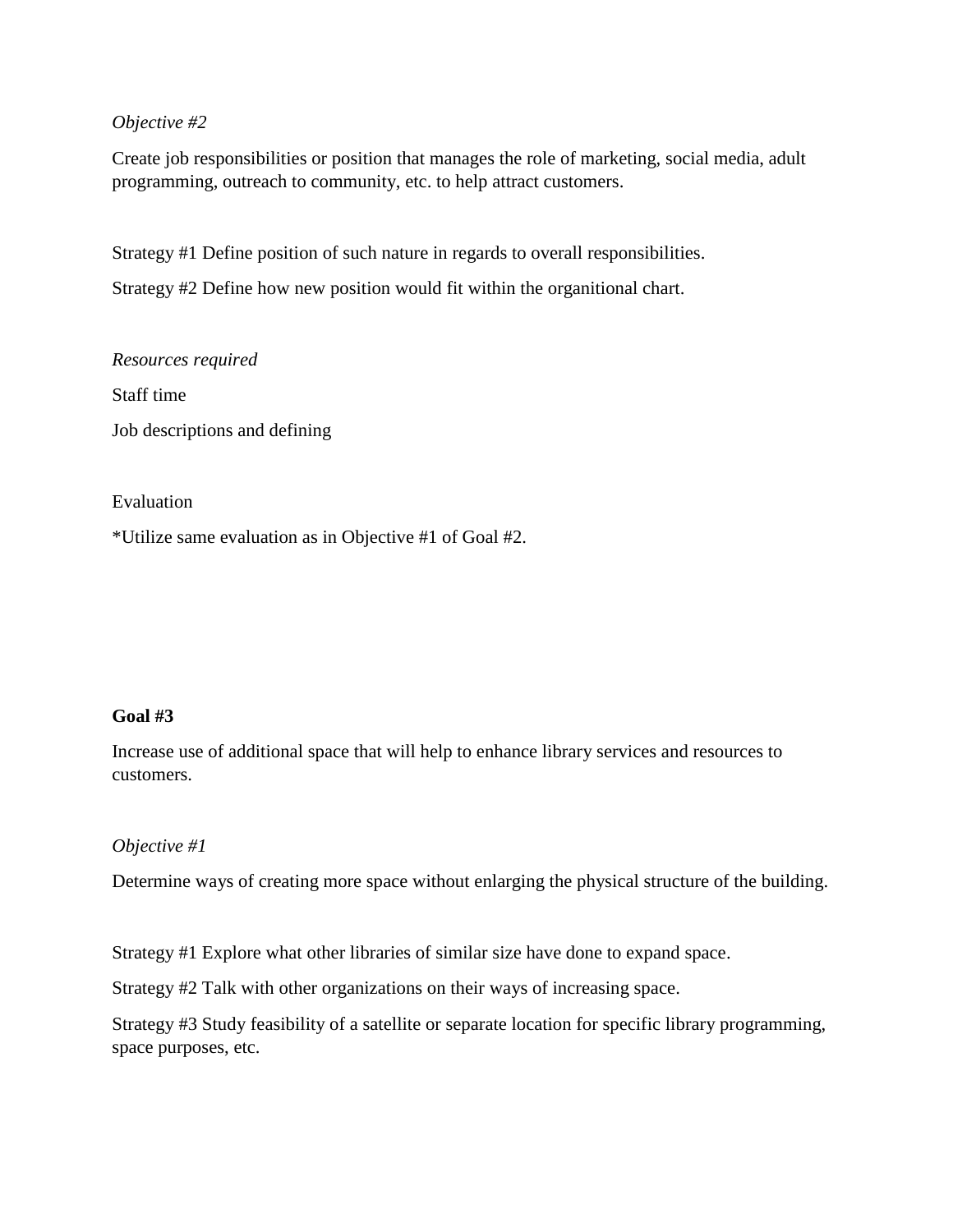*Resources required* Staff time Other libraries' feedback

Evaluation

Identify additional space Purpose of Frequency of Use

*Objective #2*

Revisit the possibility of adding physical space to the building by adding on.

Strategy #1 Ensure current physical space is fully repaired in terms of water damage, leaks, etc. Strategy #2 Re-exam the plan by MKM for possible addition.

*Resources required*

Staff time

Plans by MKM to review

*Evaluation*

Evaluation

\*Utilize same evaluation as in Objective #1 of Goal #3

## **Goal #4**

Continue for the Wabash Carnegie Public Library staff to be even more knowledgeable and diverse in skills and training for assisting customers.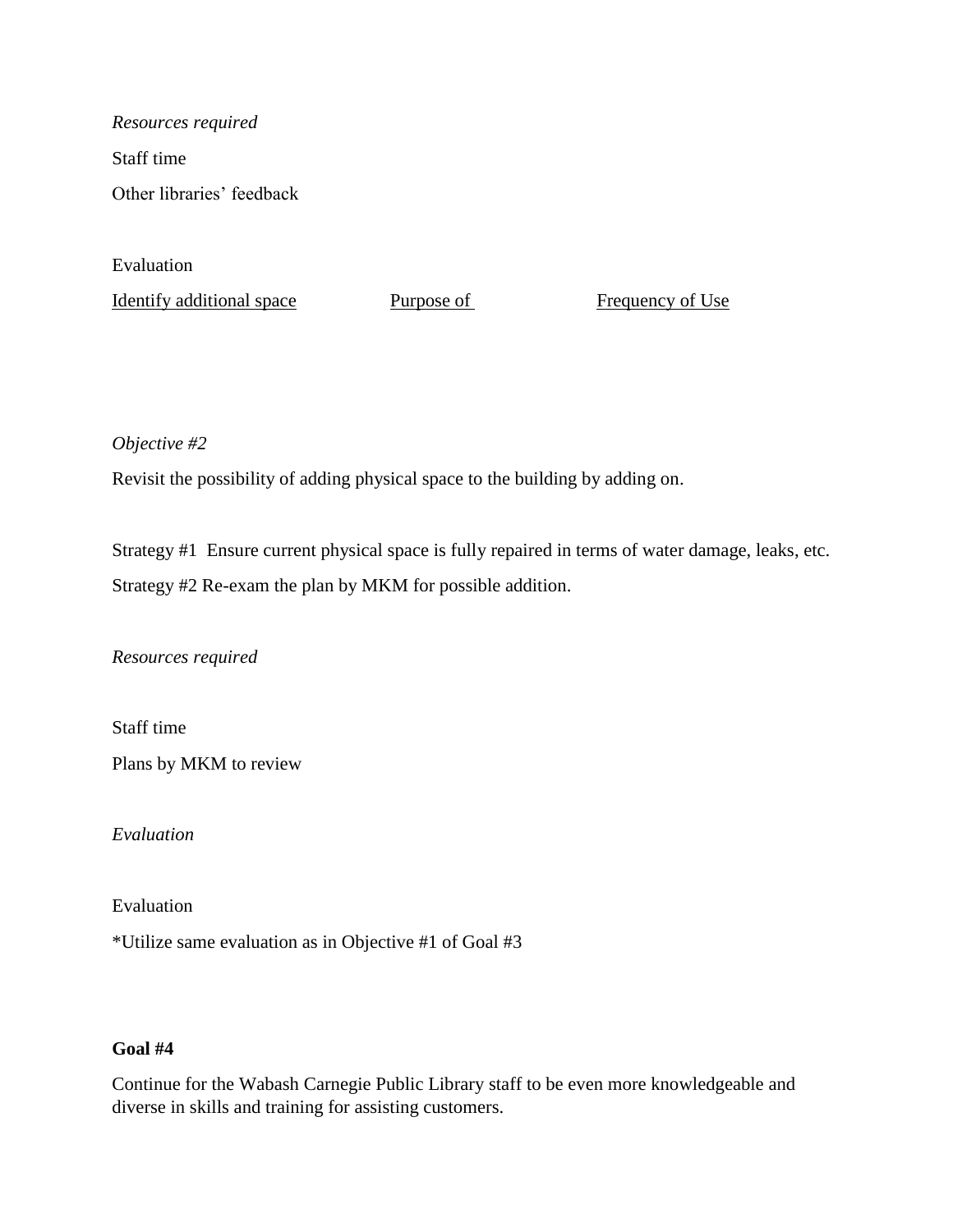### *Objective #1*

Provide as much training and learning opportunities for staff as possible.

Strategy #1 Provide all staff opportunities to attend conferences and events that provide professional learning opportunities.

Strategy #2 Provide opportunities for staff teach each other tools and skills.

Strategy #3 Have at the minimum 2 in-house training opportunities for staff each year.

*Resources required*

Staff time

Funds for training and professional development

Evaluation

# of training opportunities #of staff participate Change per year Increase %

#### *Objective #2*

Provide more opportunities for staff to be involved in the community the library serves.

Strategy #1 Have staff be involved in community programs such as the Leadership Development class.

Strategy #3 At least two type of library programming off site per year such as the Bicentennial Celebration at Paradise Springs.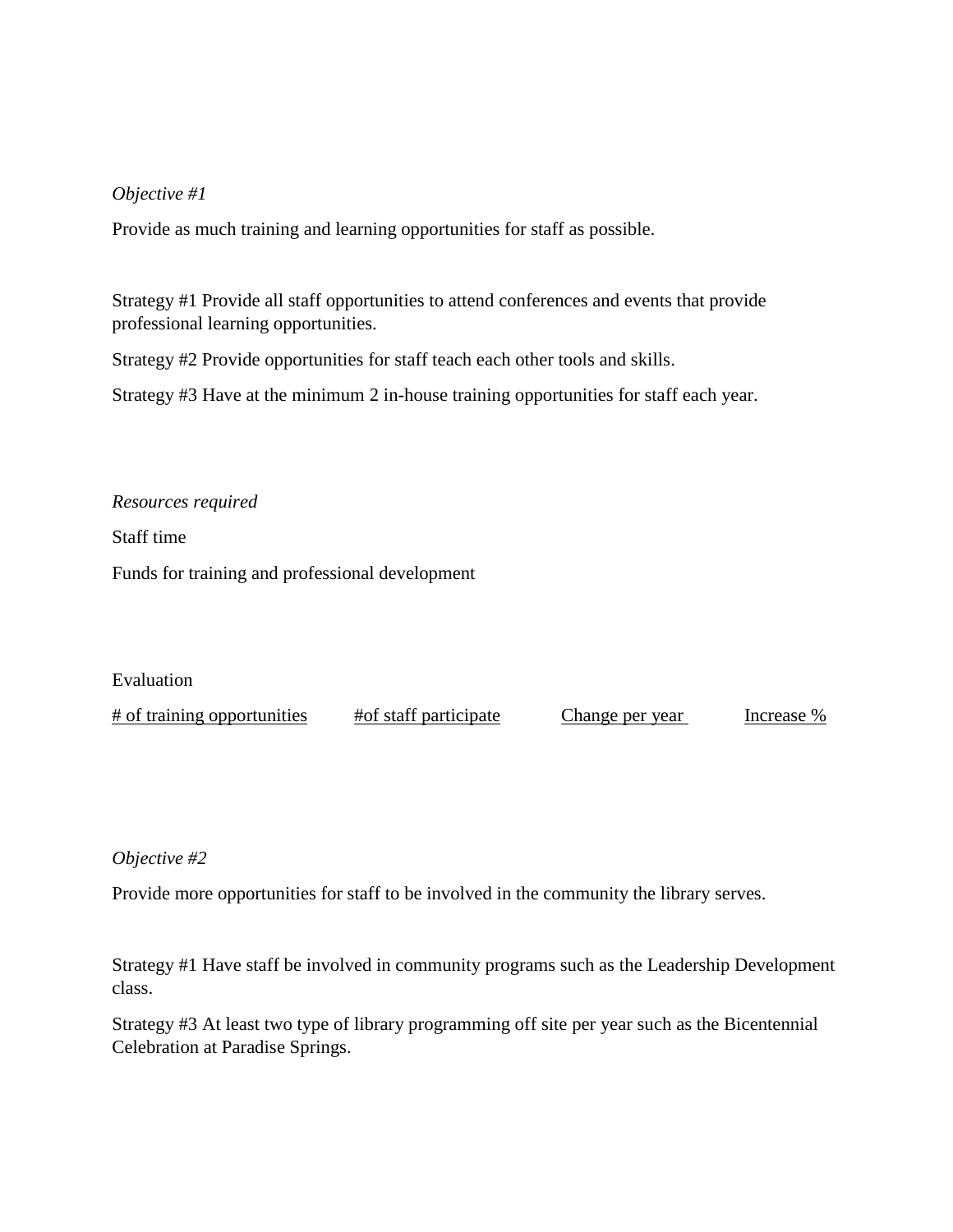*Resources required* Staff time

Community connections and partnerships

*Evaluation*

# of Community Programs # of staff participate Change per year Increase %

**CURRENCT STATE OF TECHNOLOGY**

**Computer Hardware & Supporting Equipment**

**CURRENT STATE OF TECHNOLOGY** 

Computer Hardware & Supporting Equipment

35 personal computers – 23 public (15 for internet access); 12 staff

9 laptop

Printers – 1 Ink Jet, 2 Officejet, 9 Laser; 1 all-in-one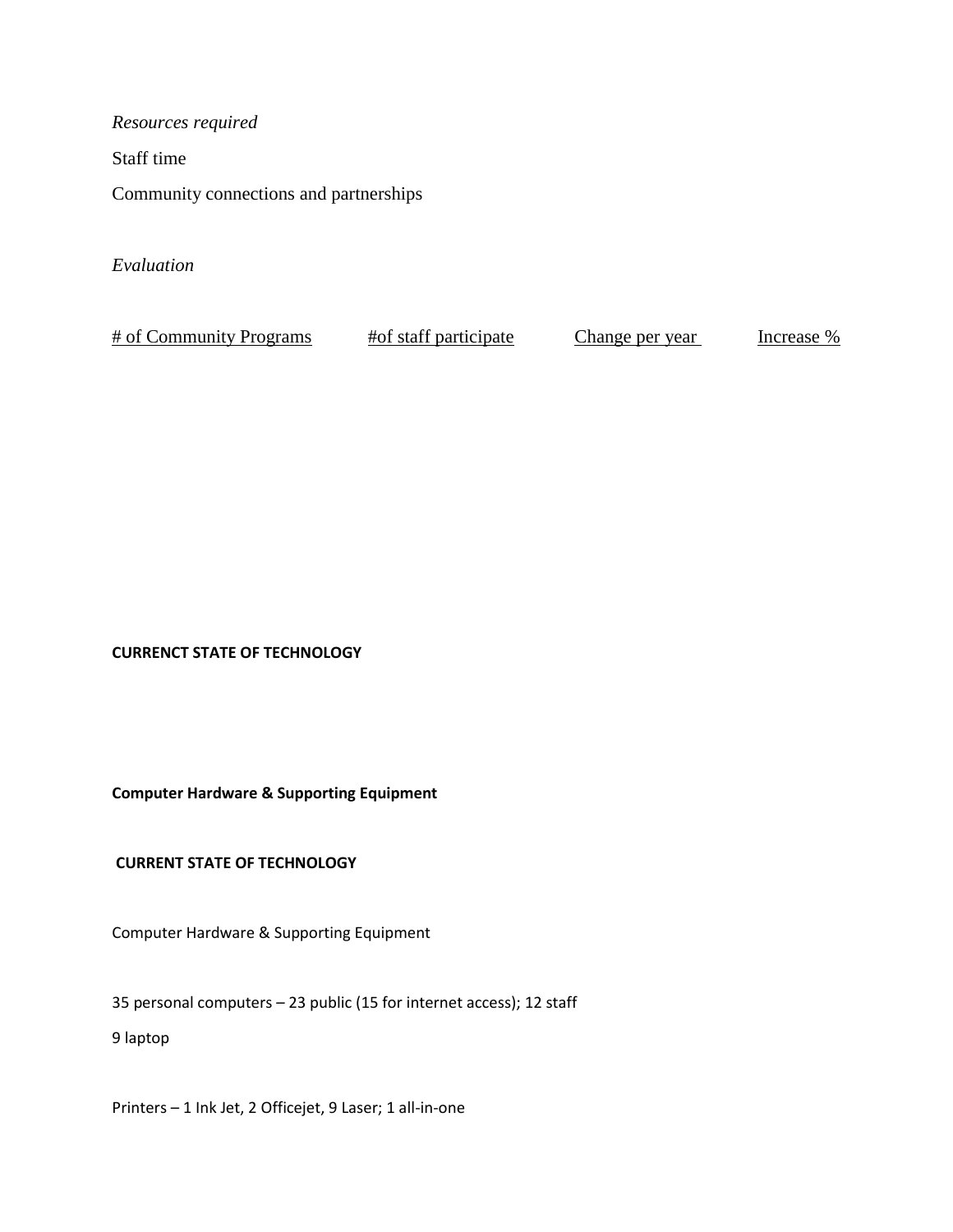Xerox Copy WorkCenter 5225 (copier/printer)

Minolta Konica C368 (copier/printer/fax

Servers- 2 File servers, HP Proliant ML 350; 2 Rack servers, Dell Poweredge R310 (Polaris); 1 File server, HP DL 140; 1 Net server, HP, E800, Datto

Watchguard Firebox

Eset Smart Security 4

Back UPS

Patch panel, network switches

Fiber Optic (6.5 router and hub (ENA)

1 digital projector

3 wireless routers

1 MS 6000 MK II-Digital Microfilm Reader

Minolta Micro SP2000 – Digital Microfilm Reader

Brother Intelli Fax 2820

11 stationary phones

1 mobile phone

3 phone lines

#### Software:

Cassie Reservation Software, MS Word 2010, MS Office 2010, MS Word 2010, MS Office 2010, Corel WP 2000, Internet Explorer, Printmaster Platinum, AVC Accounting and Payroll Software, Tax Products, Microsoft Outlook, various games and other software.

Needed replacements in three years: phone system, computers due to age; other needs still be determined or ongoing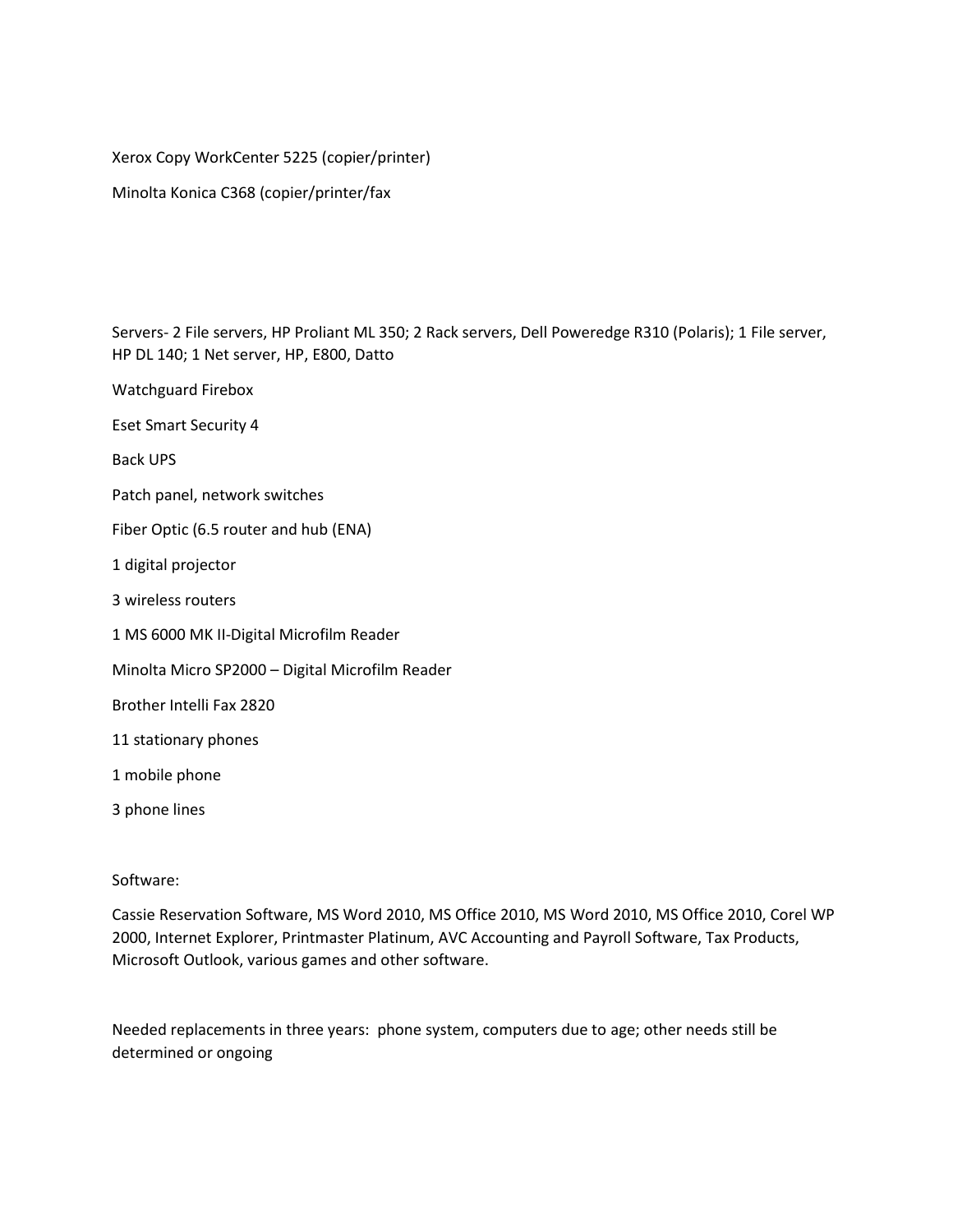3 Technology Goals to support the previous 4 goals to maintain and enhance operational standards

### *Goal 1:*

*Explore current and upcoming technology to address some needs from a customer services and staff perspective.*

### *Strategies:*

1) Evaluated and implemented any technology needs for customer's use of debit or credit cards; have system determined and in place by 2017 with 2018 and 2019 to evaluate.

2) Evaluated and implemented wireless printing for customers; have system determined and in place by 2017 with 2018 and 2019 to evaluate.

3) Evaluate the library's current phone system and if upgrade is needed; have determination in 2017 and perhaps implemented in 2018; and reviewed in 2019.

4) Implement the library's new web site; fully in place by early 2017.

### Goal 2:

*Utilize technology, such as laptops, to build on and explore ways to enhance professional learning and skill training.*

## *Strategies:*

- 1) Utilize laptops through LSTA grant to lead classes both for in-house training and learning; all three years; ongoing.
- 2) Utilize webinars to learn per update with new technologies and how to implement to our library services: all three years; ongoing.
- 3) Attend technology type seminar and meetings to learn new trends and software that might enhance our services: all three years; ongoing.

#### *Goal 3:*

## *Continue to work with IT consultants to maintain good IT support and protection of system and needed upgrades.*

## *Strategies:*

1) Collaborate with IT consultants that the library's computer and hardware and software is safe from hacking along with complying needed requirements such as the Neighborhood Children's Internet Protection; all three years; ongoing.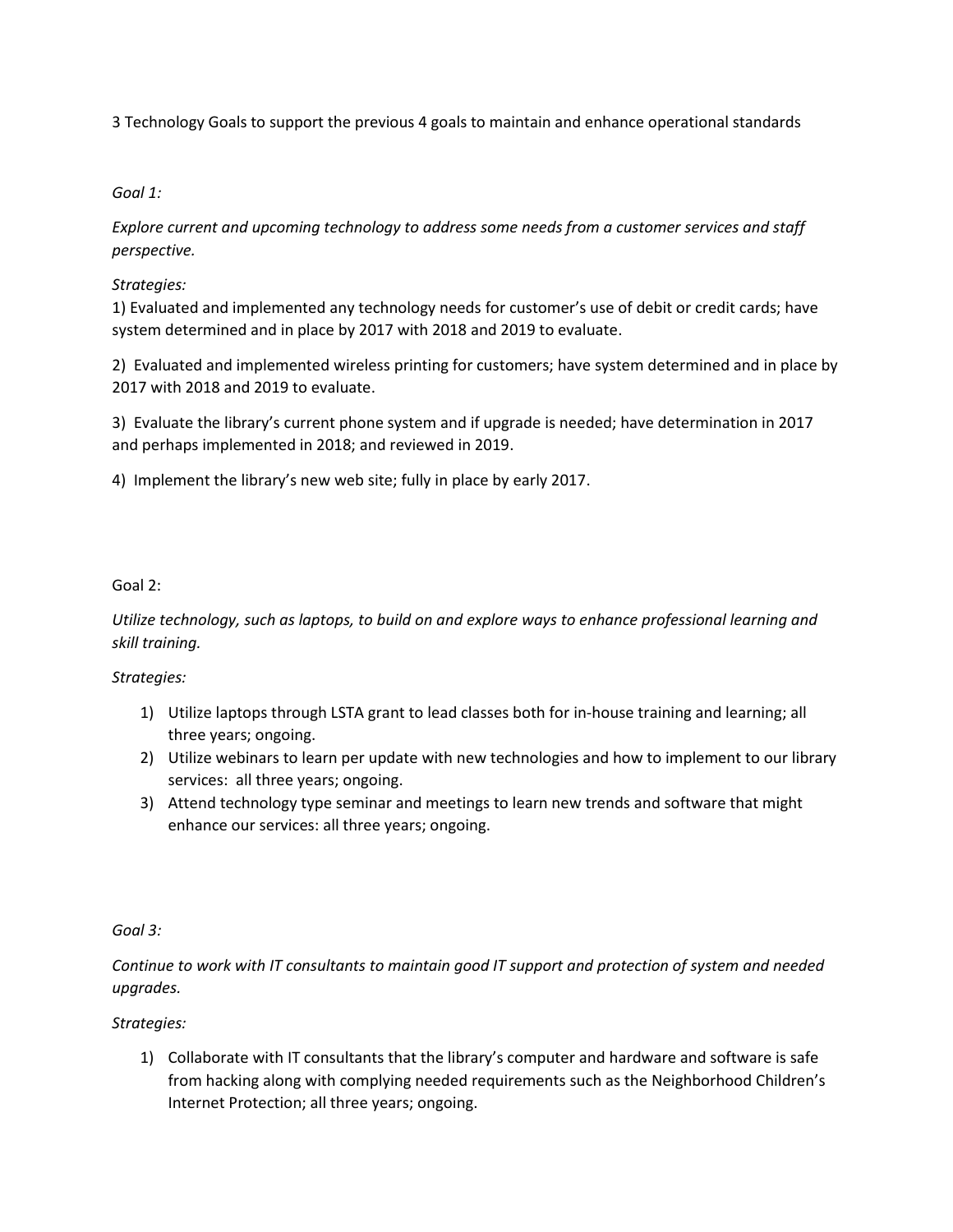- 2) Cooperate on schedule of computer and software per individual computers to make sure services continue to customers; all three years; ongoing.
- 3) Continue to monitor library technology systems and replace/upgrade as is needed; all three years; ongoing.

Projected Technology Budget for 2017 to 2019

|                     | 2017                       | 2018 | 2019                          |
|---------------------|----------------------------|------|-------------------------------|
| Hardware & Software | \$47,350 \$49,718 \$52,204 |      |                               |
| Supplies            |                            |      | $$12,500$ $$13,125$ $$13,782$ |

\*An additional \$72,500 would be available per LIRF each year if needed.

#### **Wabash Carnegie Public Library Automation Plan**

For cataloging, the library utilizes and plans on continuing copy cataloging with software and technology through two main vendors. The vendors are Baker and Taylor and Polaris Library Systems (Circulation system). The library utilizes MARC records through titles added primarily through Baker and Taylor's Title Source 360.

In utilizing MARC records, the library also follows guidelines of RDA (Resource Description and Access). The library utilizes primarily the Dewey Decimal Classification schedule to select call numbers for its library items to be borrowed.

The library will continue the above procedures for the duration of this Long Range/Technology Plan.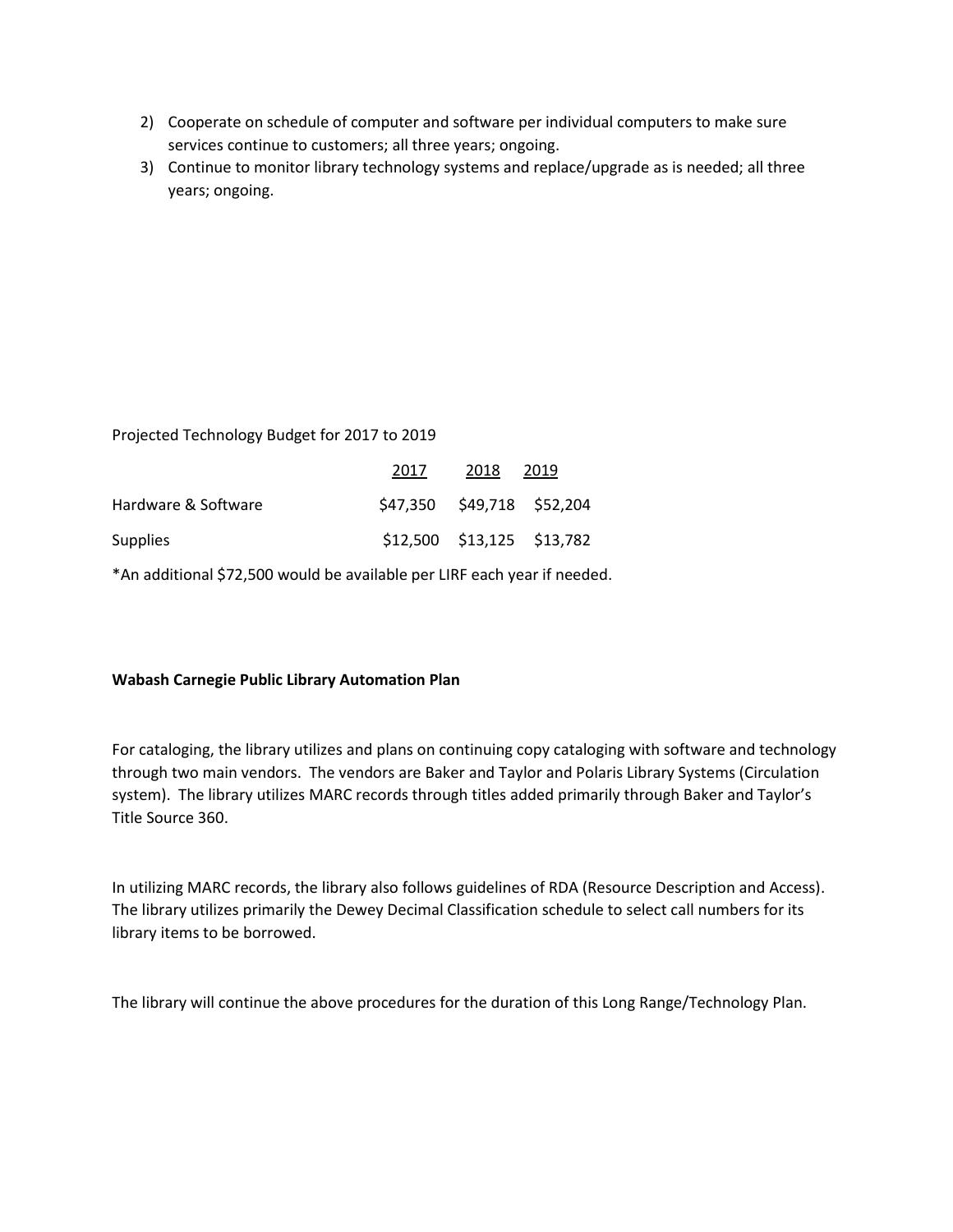#### **CONCLUSION**

The Director with assistance of library staff will be responsible to carry out the objectives and goals as outlined in this plan. The following measures will be taken:

1. The Director will update the Board of Trustees on progress per plan and will review the plan at the beginning of each year (in January or February of that particular year).

2. The Director with the staff will review the plan at least once and year and review what progress on the goals/objectives have been made.

3. The Director will review and revise the Long Range/Technology plan if needed and will review such changes with the Board of Trustees. The Director will also provide the State Library with any changes to the Technology or Automation Plans.

4. The Director and Board of Trustees will review this Long Range/Technology plan near the end of its three year cycle in preparation for the creation of a new Long Range/Technology plan.

#### **FINANCIAL RESOURCES AND SUSTAINIBILITY**

The library will continue to utilize allocated tax money is receives yearly along with monies from endowments and donations received to meet these goals and sustain services to the best of the library's ability.

**EVALUATION PROCESS**

*Annual review and evaluation*: